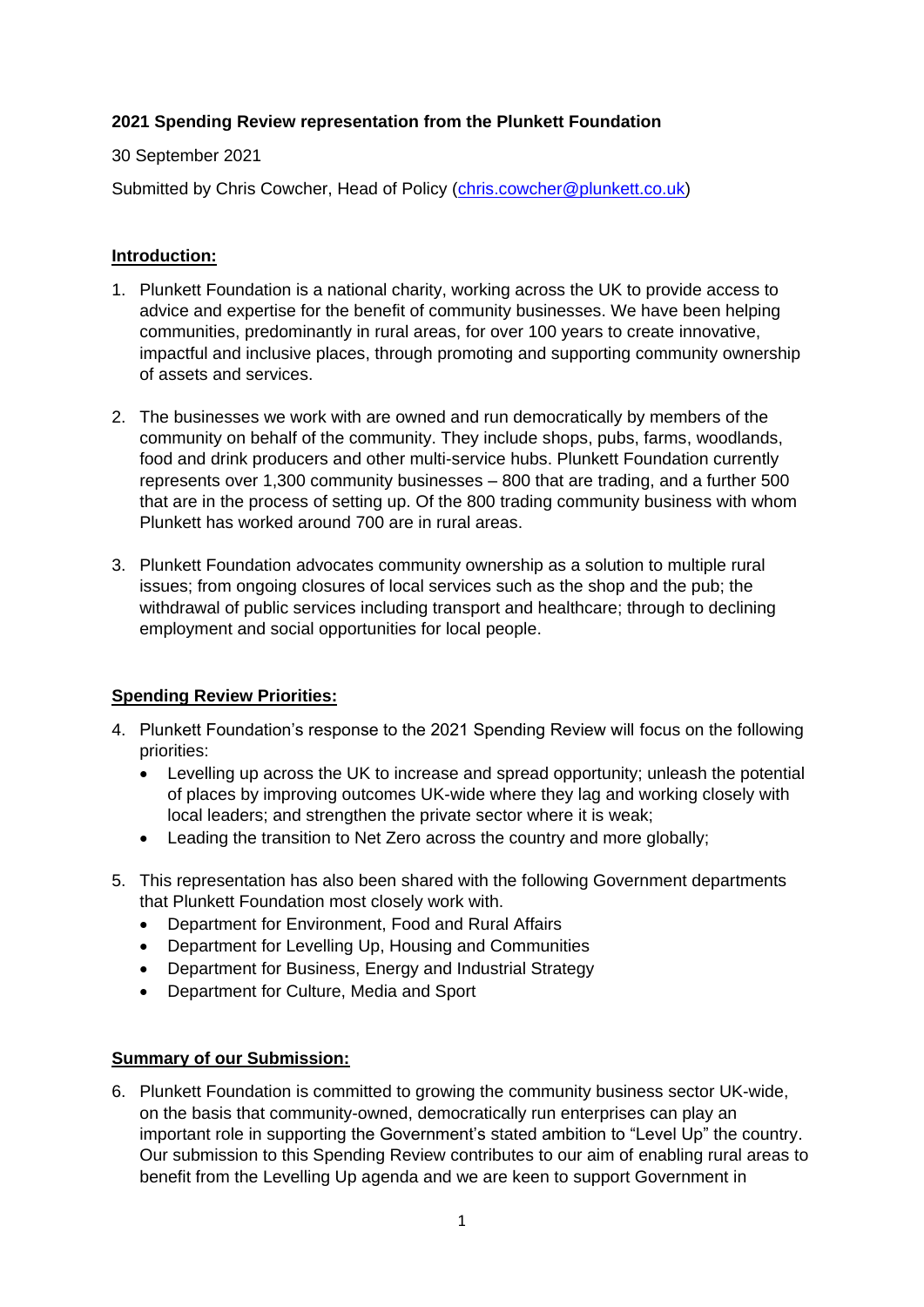identifying, assessing and evidencing those areas most in need of funding, investment and receiving support to achieve this.

- 7. Our submission to this year's Spending Review primarily focuses on recommendations to improve existing legislation and existing funding commitments supported by the Government. We ask for only one further dedicated programme of work, either as a separate activity or through ring-fencing existing resource to support rural areas that are at risk of being left behind in the Levelling Up agenda.
- 8. Our submission focusses on the following 3 aims and supporting policy recommendations:
	- 1) Increasing the number of community-owned businesses UK-wide
		- *1.1 Infrastructure support for the Community Ownership Fund*
		- *1.2 Create a Community Right to Buy in all four UK nations, to afford equal protection of community assets in England, Scotland, Wales and Northern Ireland*
		- *1.3 Enable Parish and Town Councils to on-lend Public Works Loans Board finance*
		- *1.4 Continue to incentivise and support the use of Community Shares in relation to community-ownership projects*
		- *1.5 Support Local Authorities to utilise Compulsory Purchase powers*
	- 2) Enabling Community Power in the delivery of Government funding programmes 2.1 *Support for the Communities in Charge campaign*
		- 2.2 *Rural proofing the delivery of all Government administered funds*
	- 3) Ring-fencing funding for rural communities 3.1 *Create a dedicated Rural Renaissance Programme*

### **Plunkett Foundation Spending Review submission:**

#### **1) Increasing the number of community-owned businesses UK-wide**

9. The launch of the Community Ownership Fund in the spring budget statement was a welcome investment in the sector, and something which Plunkett Foundation and partners had called for over many years. Although we have made direct representations to the Department for Levelling Up, Housing and Communities (Ministry of Housing, Communities and Local Government as was) we wanted to use our Spending Review submission to make a number of policy recommendations to improve the design of the fund and the role of supporting infrastructure. These recommendations would create a varied and sustainable pipeline of applicants with a credible business case for investment and also ensure ongoing support for those businesses. Our aim is to assist the Government in growing the sector and ensure that the funding you have made available reaches the communities that require the most support to achieve their ambition of community-ownership of a business, service or local asset.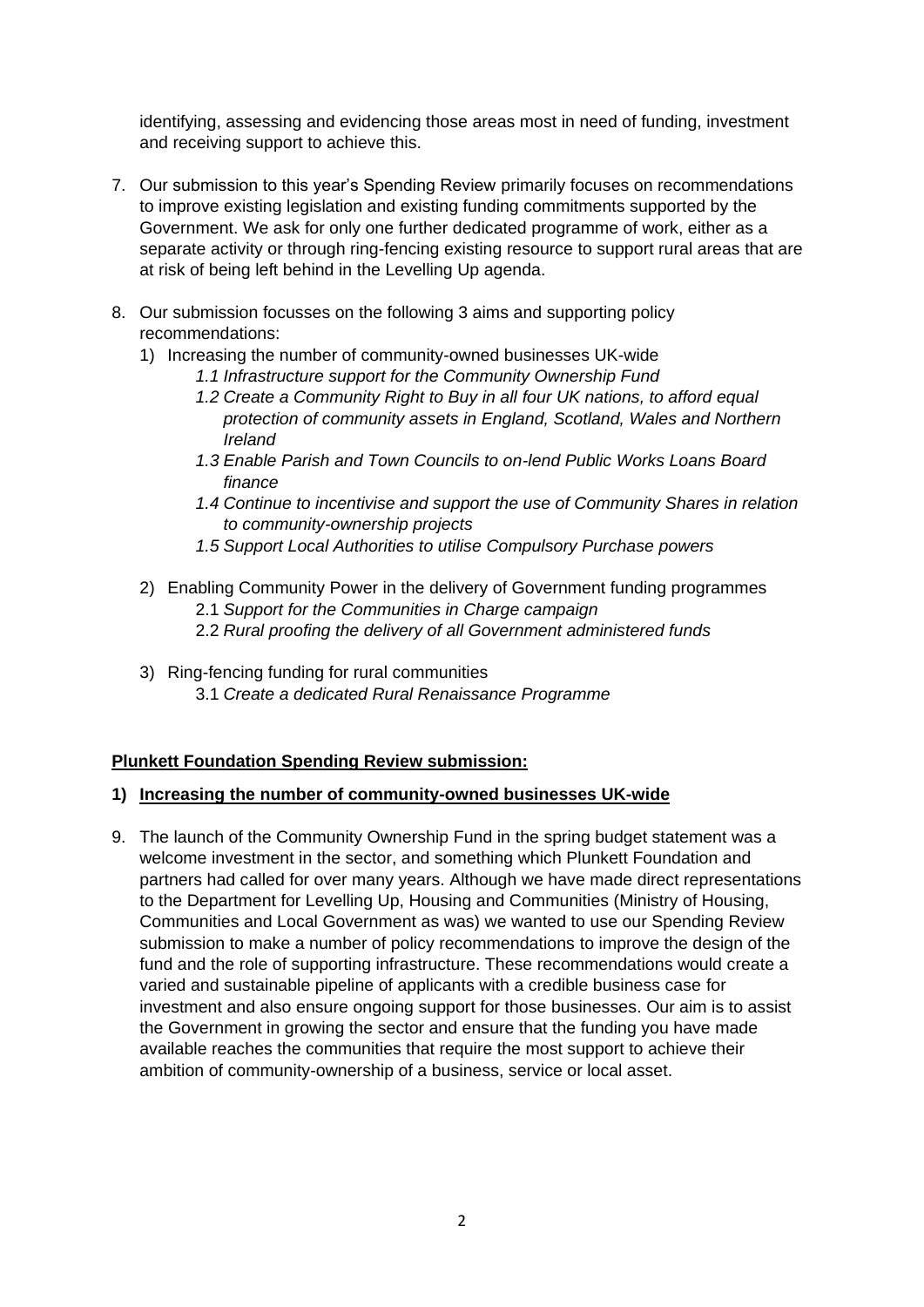#### **Policy recommendations:**

### *1.1) Infrastructure support for the Community Ownership Fund*

- 10. As demonstrated during the first round of the Community Ownership Fund, Plunkett Foundation supported the promotion of the fund and offered access to our support and advisory services to groups that were creating a bid for funding. Our ability to do this long-term is limited by resource and capacity. Plunkett calls on Government to rethink the decision to not appoint an infrastructure body, or partnership to nurture applicants for the fund and offer support to those groups that are progressing a community-ownership project but are not yet ready to bid for funding. Having a fully resourced level of infrastructure in place for the complete duration of the Community Ownership Fund delivery will enable a wider range of groups to be proactively engaged, as well as ensure that those with longer-term support needs are able to access the development help they require to create a credible bid.
- 11. We note that in the Community Ownership Fund prospectus that COF will offer development grants of up to £50,000, from rounds 2 onwards. Whilst the ability to purchase business support seems to be in scope for applications, how this will work in practice is not clear. The guidance states that groups must include all costs in one application – but how can a group apply for £250k towards purchase cost of an asset, and at the same time state that they need pre-acquisition development support to complete their business plan? There needs to be clarity in the process. Plunkett Foundation believes that applications for infrastructure support should be considered within an ongoing, open application window for groups.
- 12. Whilst we welcome the investment in pre-acquisition support, the stated level of funding (£50k) is excessive in our view and not a good use of public resource in our view. A typical community business requires 5-15 days of business support over a 12 month period in the start-up phase. Even allowing for communities in more deprived areas, or in communities lacking the resource and capacity to lead projects themselves, preacquisition support provided by a range of experts, mentors, and similar community businesses should cost no more than £15,000 - £20,000. Offering up to £50,000 means over-investing in opportunists repurposing their organisations to support community businesses, stifling the potential for partnership work in the delivery of support, and limiting the total number of communities who could benefit from this resource.
- 13. Plunkett Foundation has spent decades creating a culture of collaboration and partnership amongst national and regional bodies which support community owned businesses. Our aim is to create cross referrals of support between providers to enable communities to efficiently access the best quality support and to make the best use of existing resources. The establishment of the COF and giving development grants for communities to purchase support from 'expert providers' will displace many existing organisations, such as Plunkett which has spent over 100 years creating a unique, bespoke expert business support service with a high long-term success rate. It also places providers in competition with each other which will result in communities missing out on key support, and result in organisations not working together for a common purpose.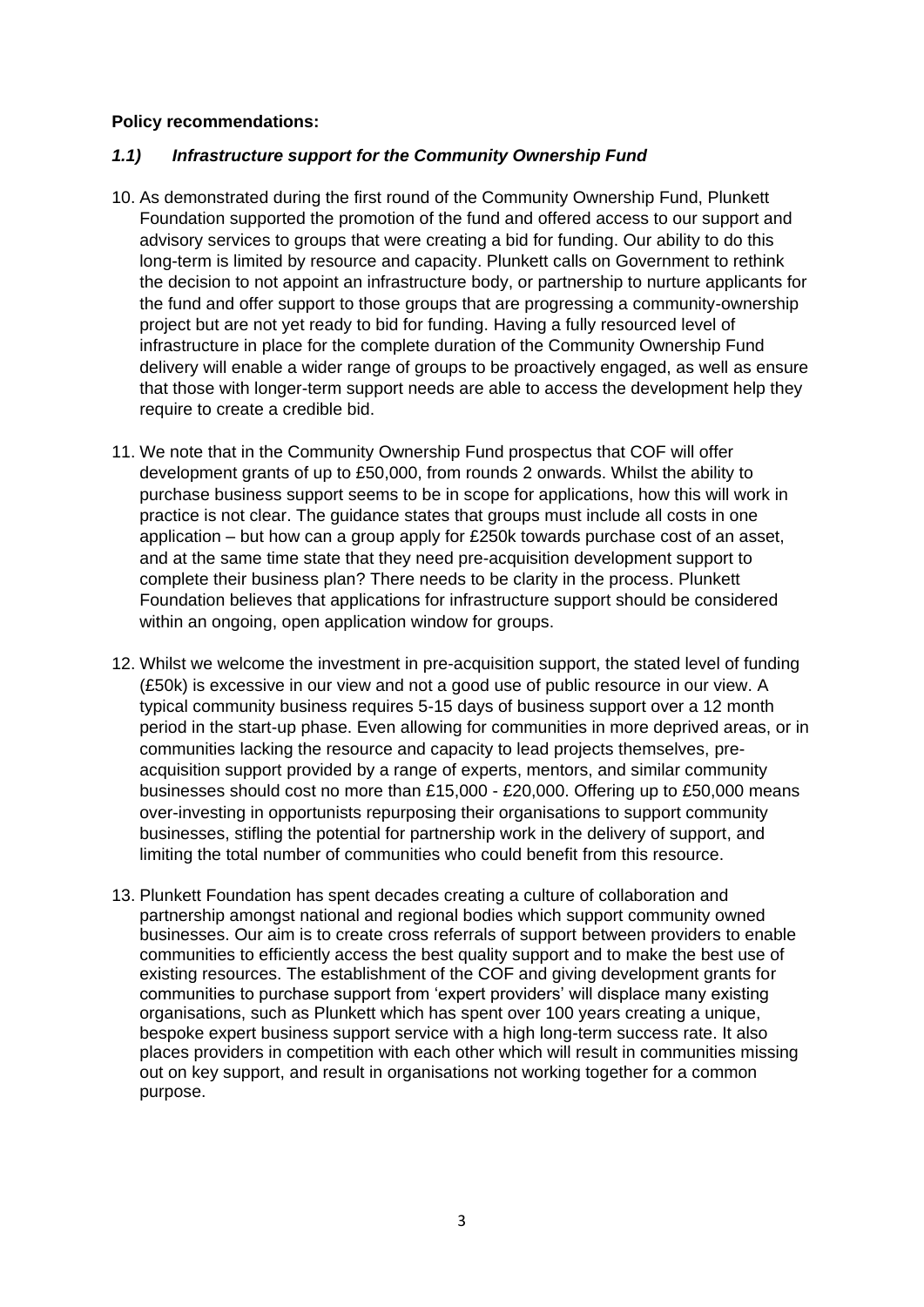# *1.2) Create a Community Right to Buy in all four UK nations, to afford equal protection of community assets in England, Scotland, Wales and Northern Ireland*

- 14. The current planning systems provide insufficient protection to small rural businesses and other assets that have a value to the community - their closures will have a disproportionate impact on people living and working in rural communities and a detrimental ripple effect throughout the local rural economy. There needs to be greater focus on protecting the voice of rural residents and businesses in planning processes, in order to support a diverse rural economy - which includes smaller independent and community-owned businesses.
- 15. Plunkett Foundation is calling on the Government to offer greater protection to community assets across the UK, and to ensure that there are consistent protections in place in all four nations. At present only Scotland offers a Community Right to Buy, Plunkett wants to see a Community Right to Buy offered to communities in England (replacing the current Right to Bid), and also in Wales and Northern Ireland (where no Community Rights exist). This ask supports the recently published "No Place Left Behind" report,<sup>1</sup> from the Commission into Prosperity and Community Placemaking convened by the Create Streets Foundation, which states *"We call for the government to complete the task begun with the Localism Act of 2011 and create a Community Right to Buy, matched with real resources*".
- 16. Whilst we understand that it is the responsibility of the devolved administrations to enact community rights legislation, we ask that in relation to levelling up the Government considers how different levels of protection can affect the ability of communities to bring local assets in community-ownership. As UK-wide funds, such as the Community Ownership Fund are being delivered by central government, the lack of or insufficient community rights could be to the detriment of communities in different nations looking to purchase assets for local benefit. Only a Community Right to Buy in all four nations would provide equal opportunities.
- 17. The process of identifying those assets of greatest value to communities, and registering the community interest in purchasing them (when they come on to the market) also needs to be made simpler. There needs to be universal guidance provided to registering bodies (currently councils in England and Scottish Government in Scotland) to ensure there is consistency in respect of which assets are deemed eligible and ineligible for registering. The registrations process should be the same, no matter which part of the UK you live in and there should be a requirement for all registering bodies to publish regular updated copies of their asset registers. The process of re-registering or de-listing assets also needs to be clearer, to ensure that community assets are not delisted by default (after a definitive time period) without consulting the community.
- 18. According to research completed by Power to Change[1] only 1.5% of those assets that have been registered as an Asset of Community Value in England have become community-owned. Furthermore the types of assets that have been listed vary greatly

[content/uploads/2021/09/8560\\_PS\\_Create\\_No\\_Place\\_Left\\_Behind\\_FINAL.pdf](https://www.createstreetsfoundation.org.uk/wp-content/uploads/2021/09/8560_PS_Create_No_Place_Left_Behind_FINAL.pdf)

1

<sup>&</sup>lt;sup>1</sup> The Commission into Prosperity and Community Placemaking: No Place Left Behind (September 2021) [https://www.createstreetsfoundation.org.uk/wp-](https://www.createstreetsfoundation.org.uk/wp-content/uploads/2021/09/8560_PS_Create_No_Place_Left_Behind_FINAL.pdf)

 $^{[1]}$  Archer, T., Batty, E., Harris, C., Parks, S., Wilson, I., Aiken, M., Buckley, E., Moran, R. and Vita, T "Our assets, our future: the economics, outcomes and sustainability of assets in community ownership" (July 2019) [Assets-](https://www.powertochange.org.uk/wp-content/uploads/2019/07/Assets-Report-DIGITAL-1.pdf)[Report-DIGITAL-1.pdf \(powertochange.org.uk\)](https://www.powertochange.org.uk/wp-content/uploads/2019/07/Assets-Report-DIGITAL-1.pdf)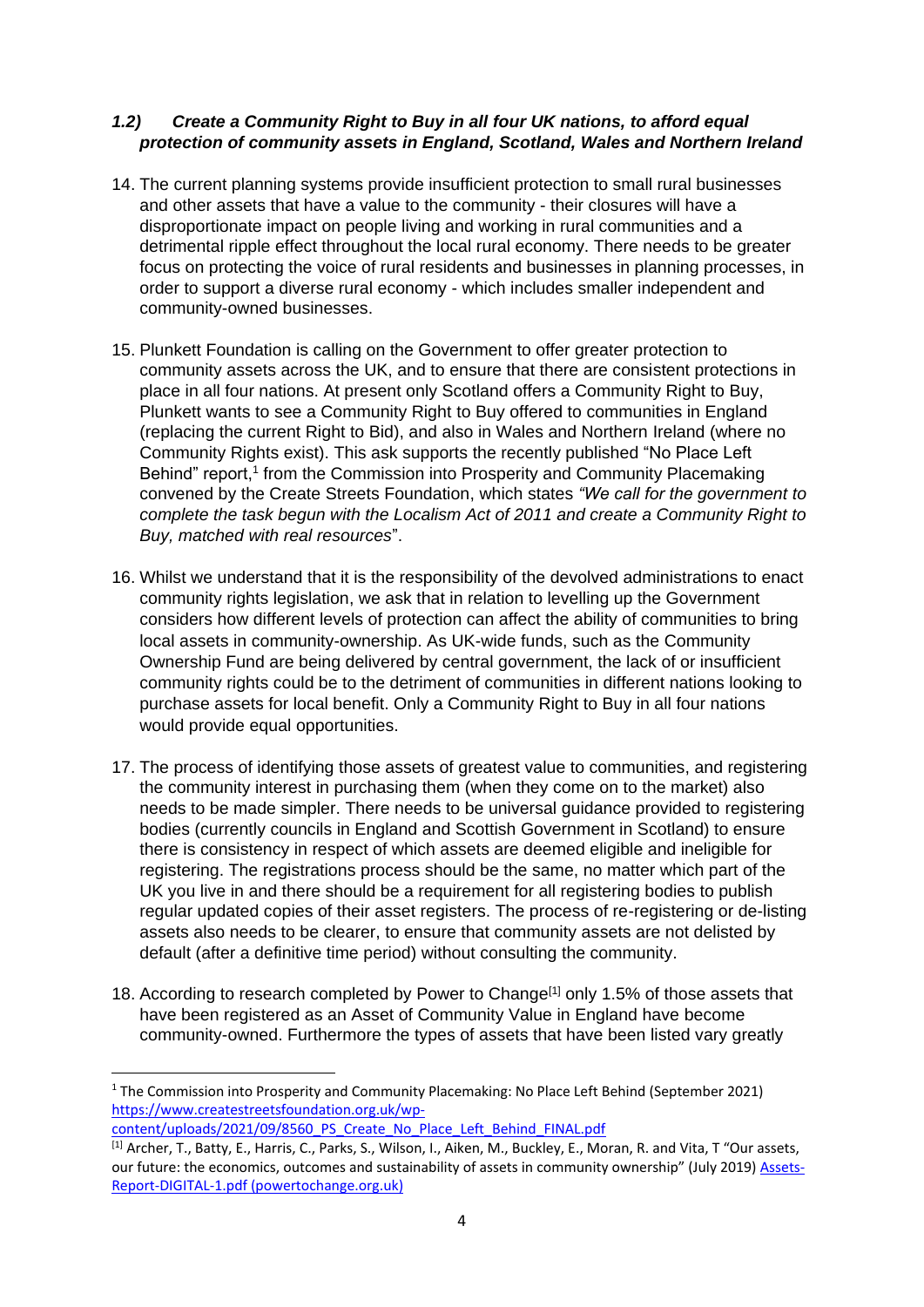across the different council areas. The level of inconsistency in relation to community assets clearly needs to be addressed as part of the levelling up agenda to enable more community-owned assets to be created.

- 19. When registered Assets of Community Value are put on the market Plunkett is calling on Government to make sure that communities are able to buy them at a fair price. The current Right to Bid process in England leaves community groups beholden to a seller, who may only be willing to sell their asset at a vastly inflated price which in many cases results in the project not being viable and able to proceed. Additionally, the limitations of a 6 month moratorium period place unnecessary pressures on the community, particularly given that their bid may not be accepted after significant work. In relation to improving the Community Rights legislation, Plunkett believes that groups should be afforded longer to raise the funds required to facilitate the purchase where there is demonstrable community support and sufficient progress being made. Plunkett is asking for an extension to a moratorium period which is triggered when the group have raised 75% of the required funds at the current 6 month deadline.
- 20. In Scotland, as part of their Community Right to Buy legislation, the Scottish Government underwrites the cost of the valuation process and sets the price for the purchase. As the UK Government has included pre-acquisition costs, such as valuations, in the design of the Community Ownership Fund Plunkett asks that any independent valuation of an asset that has been completed using this funding should also set the purchase price. The reality is that without a Community Right to Buy in place, however, groups in England, Wales and Northern Ireland still remain beholden to a seller who can set the price regardless of whether it is fair or not.
- 21. If the Community Ownership Fund is to genuinely lead to more community-owned businesses, in all four nations then these changes need to be made now.

# *1.3) Enable Parish and Town Councils to on-lend Public Works Loans Board finance*

- 22. Plunkett Foundation fully supports the recommendation in the "No Place Left Behind" report which calls for the reallocation of £86bn of Public Works Loan Board debt from local to central government. This is essentially an accounting change as the debt is already recognised by Government. The report states that this move should actually "save the nation money thanks to the lower rates of interest paid by national government".
- 23. Also included in the same report it is observed that local authorities can borrow from the Public Works Loan Board, however there seems to be some confusion on this point among local authorities themselves, with concerns that councils will breach the State Aid rules (which is now being replaced with Subsidy Control rules). Plunkett asks that Government supports the calls made in the "No Place Left Behind" report and clarify the role of local authorities and the ability to on-lend Public Works Loans in the upcoming Subsidy Control Bill.
- 24. Recognising that community businesses projects are grassroots led, Plunkett would like to see a further clarification provided in respect of the role of parish and town councils and their apparent inability to on-lend Public Works Loans. Our understanding is that this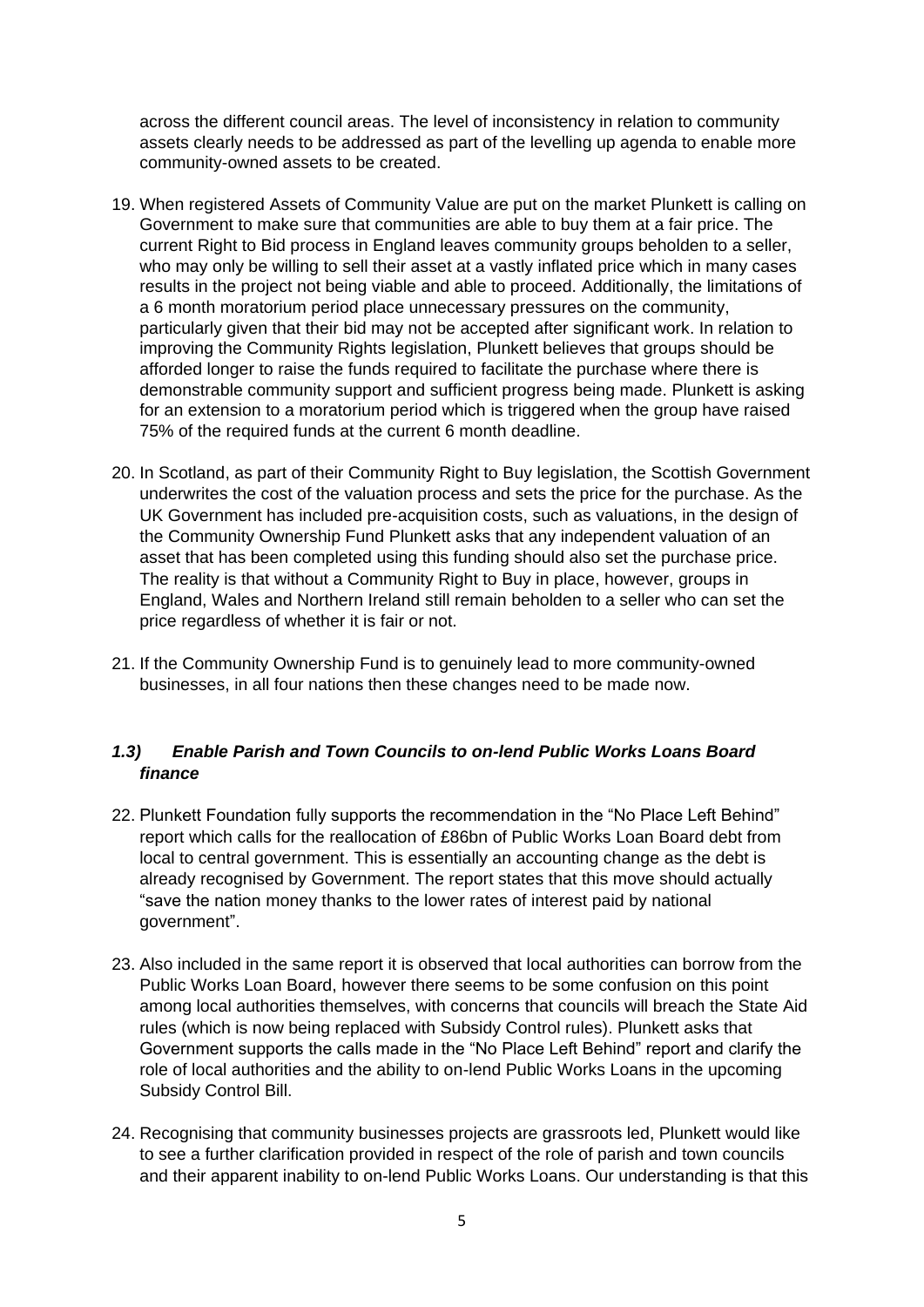relates to Regulations 25 and 26 of the Local Authorities (Capital Finance and Accounting) (England) Regulations 2003 and the fact that Public Works Loans at this level can only be used for capital expenditure. Our previous experience is that on-lending this money from a parish or town council to a Community Benefit Society, or other legal form that is operating a community business is not considered to be capital expenditure and therefore not eligible.

- 25. There are some great examples of community business projects collaborating with parish councils, however the risk of putting a loan on their accounts is too much for some parish councils.<sup>2</sup> Having the ability to take on a Public Works Loan, which can then be on-lent with the community business assuming the debt liability could lead to more projects benefitting from this form of finance.
- 26. Given that the Community Ownership Fund requires a significant proportion of match funding, creating easier access to long-term, low-interest loan finance such as that offered by the Public Works Loans Board will directly support more community businesses to be developed.

# *1.4) Continue to incentivise and support the use of Community Shares in relation to community-ownership projects*

- 27. In the context of this Spending Review, given it will set resource and capital budgets for 2022-23 and 2024-25 Plunkett Foundation wants to see longer term tax incentives for community share investment included as part of the plan to continue delivering the Community Ownership Fund, because this source of finance is vital to create more community businesses UK-wide.
- 28. The community businesses that Plunkett supports commonly use community shares as a form of investment to raise the required start-up capital to get their community business project off the ground. Community shares are generally part of a blended finance package; which also includes mortgages, loans, grants and other forms of fundraised finance and is used most commonly to buy premises or assets from which to trade from. The money raised can also be used to invest in new products or services, or directly contribute to employment and training costs.
- 29. Community shares are an ideal way for communities to invest in enterprises serving a community purpose. For the businesses, having equity instead of, or alongside, grants and loans reduces debt liabilities and grant restrictions, which creates a sound basis for commercial independence, self-sufficiency and resilience. Community shares introduce an important degree of commercial rigor to community ownership, which contributes significantly to self-sufficiency and resilience.
- 30. Latest detailed research shows for the period 2012-19, over 100,000 people have invested over £130 million (£158m targeted) through community shares to support 519 community share offers throughout the UK, leveraging a total of £288m of total investment already deployed as social investment in community businesses. In 2020

<sup>&</sup>lt;sup>2</sup> For case studies of community businesses that have benefitted form a fruitful collaboration with their Parish or Town Council, see the *[Good Councillor's Guide to Community Business](https://plunkett.co.uk/wp-content/uploads/the-good-councillors-guide-to-community-business.pdf)*, produced by Plunkett Foundation and commissioned by the National Association of Local Councils.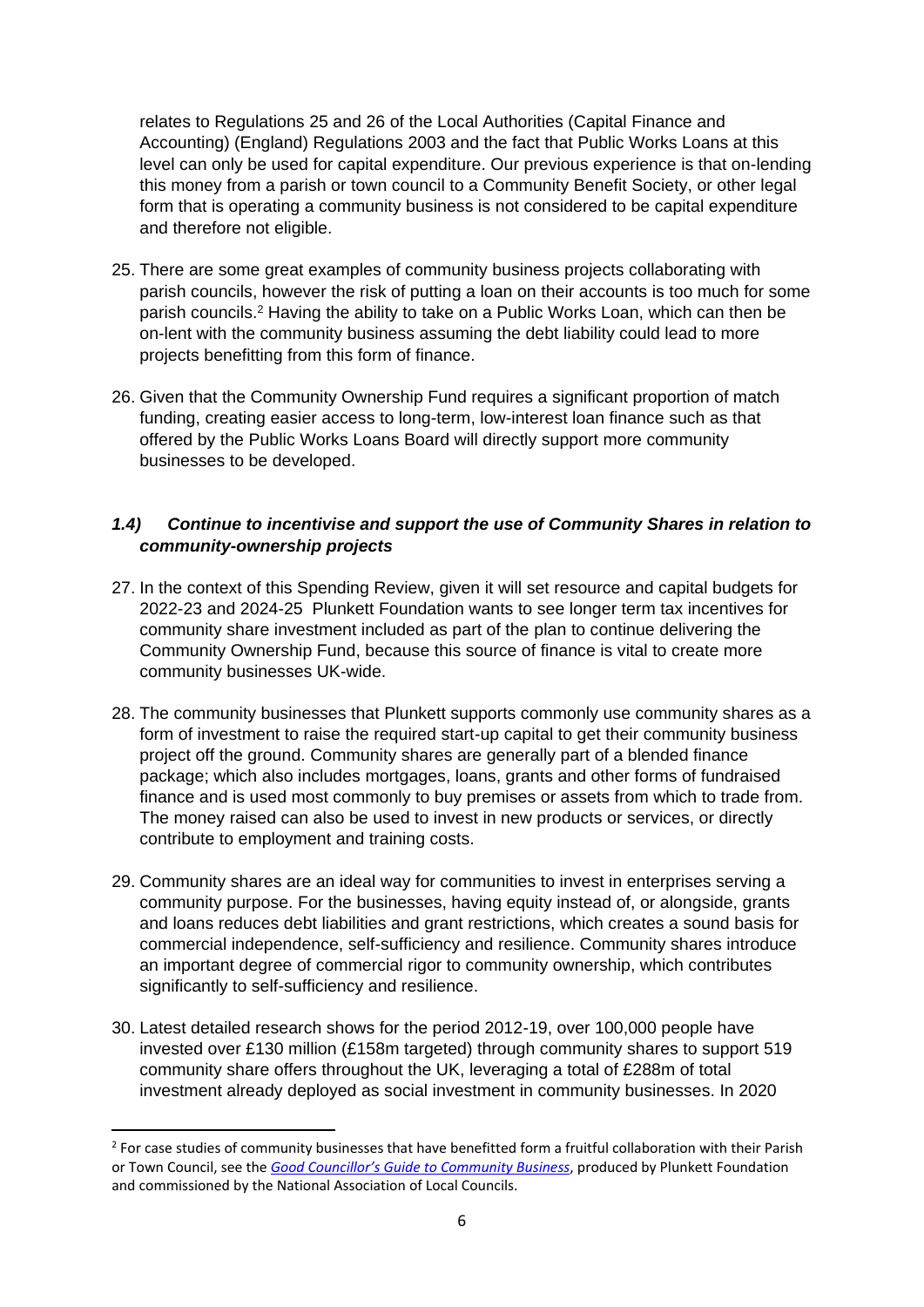alone, community businesses working with Plunkett raised a collective £4.5m in community shares.<sup>3</sup>

- 31. According to research completed by Cooperatives UK, the long-term survival rate of community benefit societies that have issued shares is strong. 92% of societies that have launched share offers are still trading according to the FCA Mutual's Register.<sup>4</sup> Community shares are very effective at leveraging other private and charitable funding for community ownership, with research finding that every £1 of Community Shares invested leverages an average of £1.75 in debt and grant funding for community organisations.
- 32. Within the social economy, the pool of businesses for whom it is necessary and appropriate to issue debt or equity to investors is largely limited to community benefit societies, which uses a model based on revenue-generating assets and enterprise, using Community Shares and associated debt finance. This is why, according to Big Society Capital's SITR open data, community benefit societies account for by far the largest portion of the take up of the Government's Social Investment Tax Relief use to date, both in terms of volume and value.
- 33. Community Benefit Societies and Community Shares account for all of the £4.8 million of equity raised through SITR. And while we really must stress the unmatched success of community shares in raising full risk equity finance for socially trading organisations, Community Benefit Societies also account for 45% of debt raised through SITR and on average have raised debt investment through SITR in larger amounts.
- 34. SITR was granted a 2 year extension in the Spring Budget 2021, which aligns with this Spending Review period and Plunkett Foundation supports the campaigns being led by Big Society Capital and Social Enterprise UK to extend the, or create a new system of tax incentives for community shares beyond 2023.

# *1.5) Support Local Authorities to utilise Compulsory Purchase powers*

- 35. In the context of this Spending Review, Plunkett calls on the Government to introduce an insurance policy that is accessible to Local Authorities undertaking a CPO on behalf of community business projects. The scale of the insurance scheme should be limited to assets that are listed as having community value. This would mitigate fears about incurring legal expenses and ensure that the insurance scheme was not misused by larger scale development and infrastructure projects.
- 36. Compulsory Purchase Orders can be a last resort if a community is confronted by an unwilling seller, as the Right to Buy (in Scotland) and the Right to Bid (in England) cannot be exercised in this circumstance. However, there is little evidence of CPOs being used to help community businesses to overcome such obstacles. A CPO is more commonly used to acquire land to build roads, for example, and its usefulness for community groups is overlooked. The number of community assets purchased by a CPO

1

<sup>&</sup>lt;sup>3</sup> 2020 impact report – Plunkett Foundation [https://plunkett.co.uk/wp-content/uploads/2020-Impact-Report-](https://plunkett.co.uk/wp-content/uploads/2020-Impact-Report-Plunkett-Foundation.pdf)[Plunkett-Foundation.pdf](https://plunkett.co.uk/wp-content/uploads/2020-Impact-Report-Plunkett-Foundation.pdf)

<sup>&</sup>lt;sup>4</sup> The Coop Economy 2021 – Cooperatives U[K https://www.uk.coop/sites/default/files/2021-](https://www.uk.coop/sites/default/files/2021-06/Economy%202021_1.pdf) [06/Economy%202021\\_1.pdf](https://www.uk.coop/sites/default/files/2021-06/Economy%202021_1.pdf)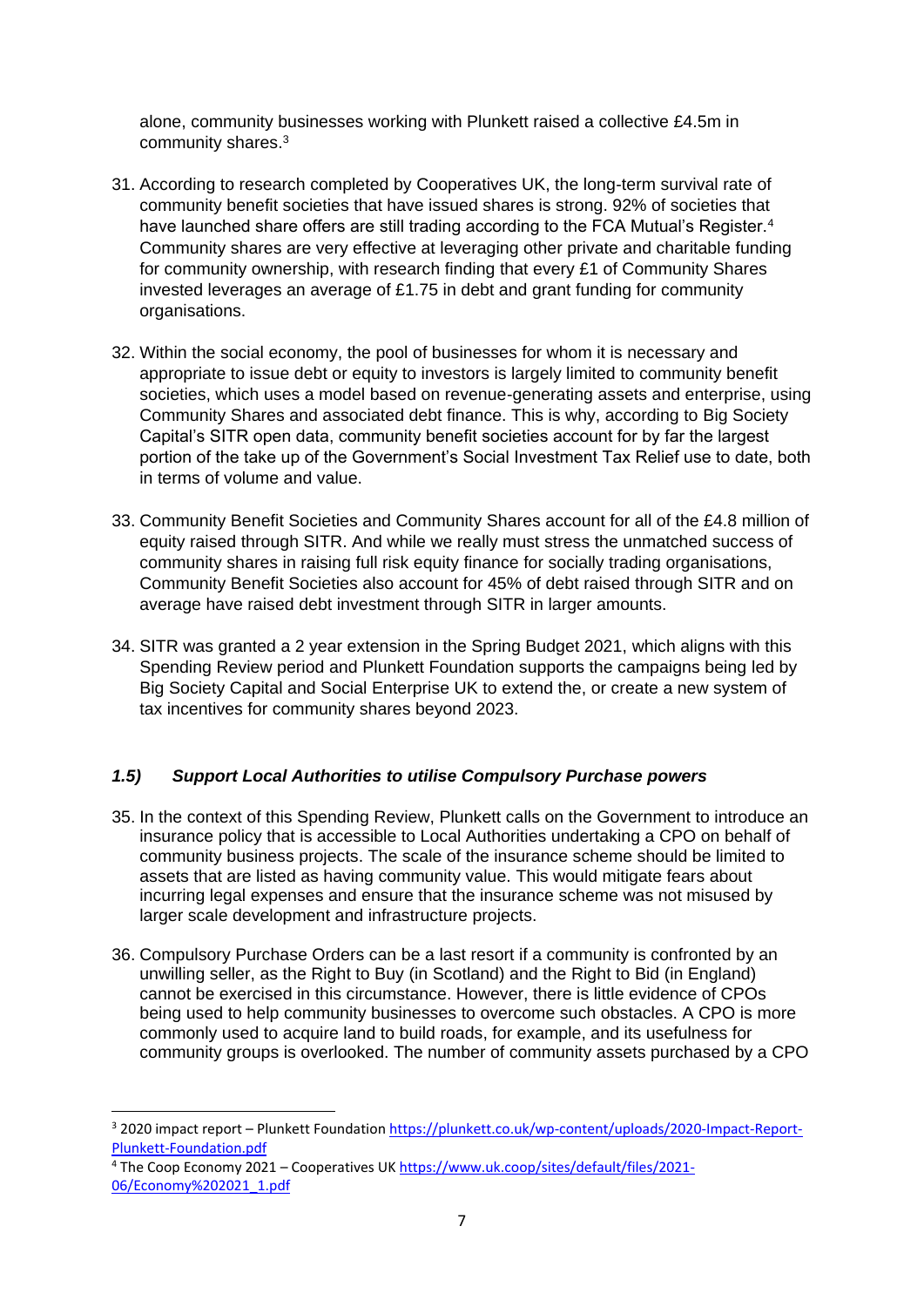is extremely low (although not unheard of, as in the case of "The Rising Sun" in the Forest of Dean) with little chance of success, for the following reasons:

- The CPO process is time-consuming and expensive there appears little motivation for local councils to pursue this route on behalf of community business projects.
- A CPO process can only be undertaken if the seller is "unwilling". However, the definition of a "willing seller" is not fit for purpose. For example, is a "willing seller" someone who wants to sell at an extortionate price?
- LAs are reluctant to undertake CPOs, due to financial risk of incurring legal fees is the CPO is appealed.
- LAs do not always have a good understanding of the community business model and its benefits – hence they will be reluctant to undertake a CPO.
- 37. Plunkett Foundation wants to see these issues improved on. Firstly, there is a need for more education and empowerment within local authorities, to support community business projects where there is demonstrable evidence that a sustainable business would be created through community-ownership. Secondly, there needs to be clarification of the CPO process and support for LAs to undertake it, if there is a clear mandate from the community in support of the CPO.

### **2) Enabling community power in the delivery of Government funding**

- 38. There has never been a better time to empower grassroots organisations and local networks to deliver and be accountable for funding programmes.
- 39. 'Community Power: The Evidence', <sup>5</sup> a report shared by New Local in February 2021, states, *"The cost, both social and financial, of communities having low levels of cohesion has been recognised at a national level. The Government's 2016 Casey Review found a lack of cohesion and integration in Britain was costing the country £6 billion a year, through knock-on effects on outcomes in areas such as health and employment.While this figure demonstrates the scale and recognition of the problem nationally, the solutions to addressing it – actively building community cohesion – are inherently local and community power endeavours."* It goes on to illustrate the benefits of local accountability in relation to the distribution of funds. The report considers the role of local councils being responsible for the funding, but goes on to evidence the additionality that is delivered through applying local knowledge to decisions made. This approach was also how Government was able to disseminate rate relief and business support funding during the pandemic.
- 40. The Community-Led Local Development<sup>6</sup> approach widely utilised in Scotland, offers another successful example of how local action plans that are created to address social, environmental and economic issues can deliver wide local benefit. These plans are backed by funding, previously from the EU via LEADER.
- 41. In relation to funds such as the Community Ownership Fund, Levelling Up funds and the Shared Prosperity Fund it is crucial that local areas are given a say on how this funding

1

<sup>&</sup>lt;sup>5</sup> Pollard, G., Studdert, J., and Tiratelli, L., "Community Power: The Evidence" (February 2021) <https://www.newlocal.org.uk/wp-content/uploads/2021/02/Community-Power-The-Evidence.pdf> <sup>6</sup> Community Led Local Development – Scottish Rural Network [https://www.ruralnetwork.scot/community](https://www.ruralnetwork.scot/community-led-local-development)[led-local-development](https://www.ruralnetwork.scot/community-led-local-development)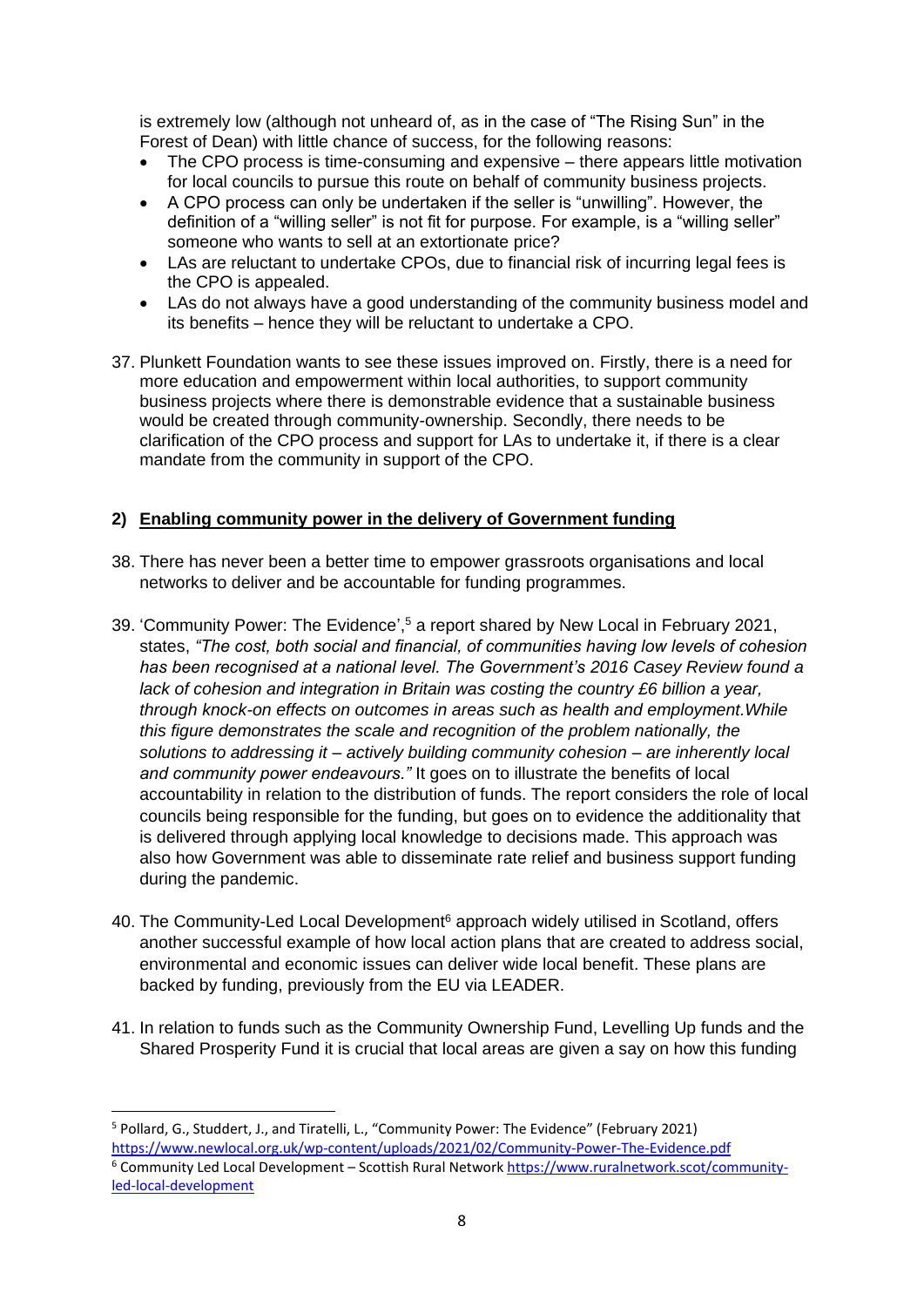is invested, and what it is invested in. They should be able to influence what will be the longer term social, economic and environmental benefits of these funds.

#### **Policy recommendations:**

#### *2.1) Support for the Communities in Charge campaign*

- 42. Plunkett Foundation endorses the Communities in Charge campaign, convened and led by Locality<sup>7</sup> which is calling for 25% of the Shared Prosperity Fund to be administered by community-led partnerships and to be used for a community innovation fund.
- 43. This proposal builds on two key previous initiatives: the Community Economic Development Programme, which was a two-year programme (2015-2017) funded by MHCLG to support communities to develop and implement their own local economy plans; and the Community-Led Local Development (CLLD) strand of the existing European Structural and Investment Fund (ESIF), which takes a "bottom-up" approach to economic development by seeking to create genuine partnerships between council and community.
- 44. Plunkett Foundation has seen how previous European Funds have benefitted community businesses such as The Old Cattle Market, Helston, Cornwall<sup>8</sup>, The Arkell Centre, Nailsworth, Gloucestershire<sup>9</sup> or The Burrow Community Shop and Café, Exbourne, Devon<sup>10</sup>. Investments in new premises, environmental measures and job creation improved the future sustainability of their activities. Local accountability and knowledge has been a critical part of the process, helping communities to define what is needed most rather than only utilising centrally held data to inform funding decisions.
- 45. Given the ambition set out by the SPF and the increased need for local investment in the wake of Covid-19, we believe the fund should at least match the levels of resource assumed for the next round of EU structural funding. The SPF should also maintain EU structural funds' seven-year timeframe to ensure local initiatives can be strategic and survive beyond local and national political cycles.

### *2.2) Rural proofing the delivery of all Government administered funds*

46. Rural areas are often overlooked as a result of place-based investment strategies that favour areas scoring as most deprived, under the commonly used Indices of Multiple Deprivation measures. It is understandable that the Indices of Multiple Deprivation are being used as the primary source of evidence to define those areas that have been left behind, but we ask that Government also takes note of other available evidence when considering where funding and investment should be deployed to achieve the Levelling Up ambition.

<sup>7</sup> Communities in Charge Campaign Report – Locality [Communities-in-Charge-Campaign-](https://locality.org.uk/wp-content/uploads/2019/06/Communities-in-Charge-Campaign-Report_FINAL_20190607.pdf)[Report\\_FINAL\\_20190607.pdf \(locality.org.uk\)](https://locality.org.uk/wp-content/uploads/2019/06/Communities-in-Charge-Campaign-Report_FINAL_20190607.pdf)

<sup>8</sup> The Old Cattle Market, Helston, Cornwal[l http://www.theoldcattlemarket.co.uk/](http://www.theoldcattlemarket.co.uk/)

<sup>9</sup> The Arkell Centre, Nailsworth, Gloucestershire<http://www.arkellcommunitycentre.org.uk/>

 $10$  The Burrow Community Shop and Café, Exbourne, Devon<https://theundergroundshop.weebly.com/>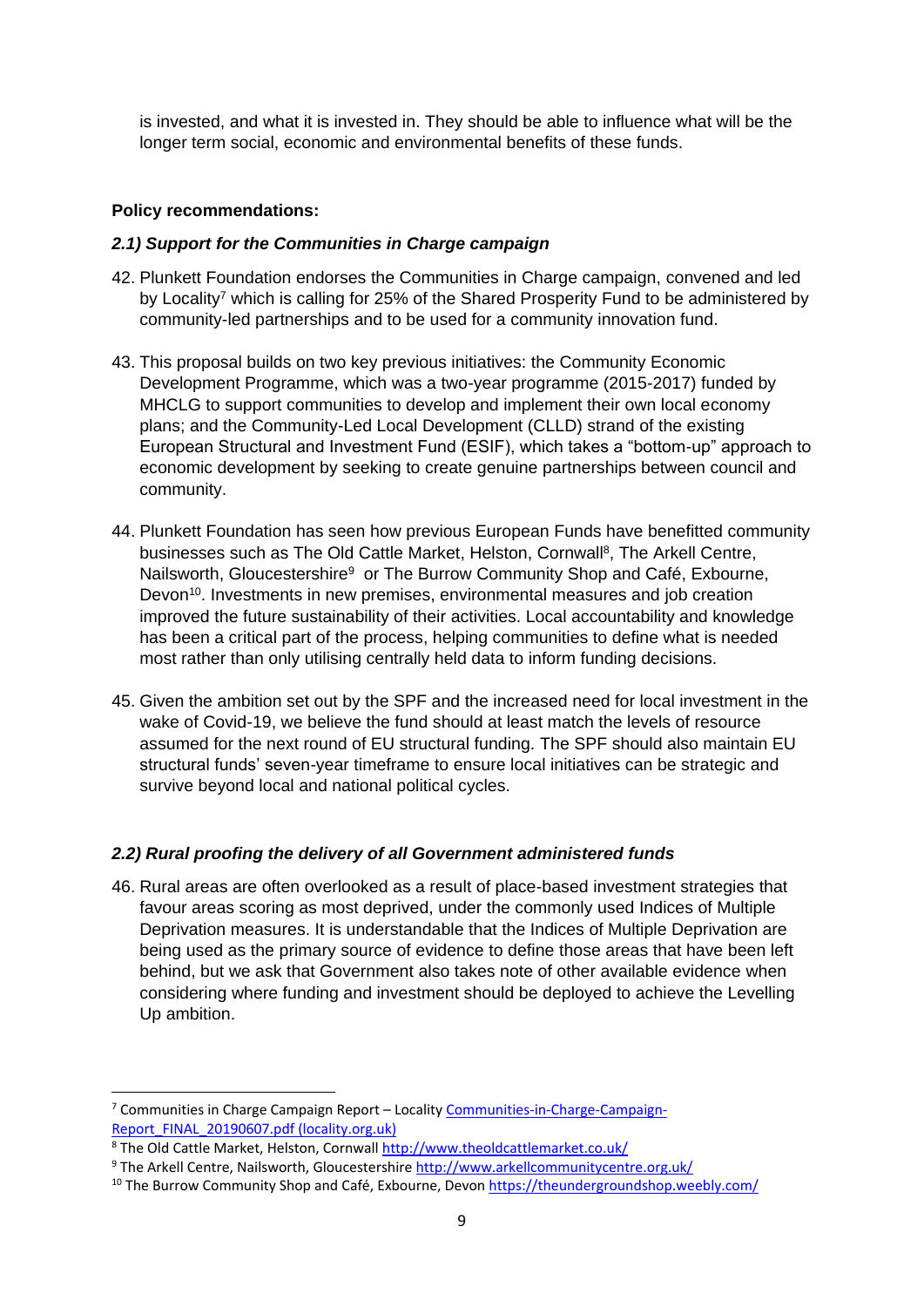- 47. Reports such as the recently published Towards a UK Shared Prosperity Fund, written by Pragmatix on behalf of the Rural Services Network<sup>11</sup> emphasises the caution required when solely using IMD data to assess need. It sates *"…the official Index of Multiple Deprivation are commonly used as an indicator of poverty. They are, however, based on benefit claimant counts and do not directly consider employment incomes. This gives a*  falsely positive view of rural locations, where poverty is more likely to be the result of *low-income employment in insecure, part-time or season occupations – and is less likely to be visible in benefits claims."*
- 48. Furthermore the 'Understanding People, Understanding Places' report on the Levelling Up Agenda produced by the Salvation Army and The Institute for Employment Studies<sup>12</sup> states *"it is critical that we can map and determine areas that need investment. This should be determined by a robust source of economic, labour and social measures, as well as by the input of the people in these respective communities. Otherwise, this important policy work will miss out on key areas that have been left behind. As we have seen in our analysis, Government's current determination fails to recognise the importance of coastal and rural areas, particularly in the North, that have for too long been left behind from the opportunities enjoyed in other parts of the country*".
- 49. As presented by the Rural Services Network back in 2019,<sup>13</sup> and supported by Plunkett Foundation and other rural partners, there is a clear need for a Rural Strategy in Government. There has been no Rural White Paper since 2000 and the Rural Proofing commitment is not universally applied across all government departments. Plunkett fully supported the Rural Coalition response to the 2020 Rural Proofing report<sup>14</sup> which sets out a number of expectations that the report should cover in future, not least how large scale government funding programmes such as the UK Shared Prosperity Fund, Levelling Up Funds and the Community Ownership Fund must truly recognise the challenges faced and opportunities that exist in the countryside. The reality is that Government does not appear to have a joined up rural approach at present and this means that the countryside is increasingly becoming "left behind".
- 50. Plunkett believes that community businesses are a key resource available to residents in tackling inequality in rural areas. Supportive local and central government empowers the community business sector, therefore greater awareness of this form of business is needed at the heart of government. The announcement of a Community Ownership Fund in the 2021 Spring Budget was welcome and it is essential that the ongoing delivery is fully rural proofed to enable the rural economy to benefit from increased levels of community-ownership of business.

<sup>&</sup>lt;sup>11</sup> Towards a UK Shared Prosperity Fund, commissioned from Pragmatix Advisory Limited and funded by Rural Services Network (June 2021) [https://rsnonline.org.uk/images/publications/towards-the-uk-shared](https://rsnonline.org.uk/images/publications/towards-the-uk-shared-prosperity-fund.pdf)[prosperity-fund.pdf](https://rsnonline.org.uk/images/publications/towards-the-uk-shared-prosperity-fund.pdf)

<sup>&</sup>lt;sup>12</sup> Understanding People, Understanding Places report on the Levelling Up Agenda produced by the Salvation Army and The Institute for Employment Studies Levelling Up Report - [Understanding People -](https://www.salvationarmy.org.uk/sites/default/files/resources/2021-08/Levelling%20Up%20Report%20-%20Understanding%20People%20-%20Understanding%20Places.pdf) Understanding [Places.pdf \(salvationarmy.org.uk\)](https://www.salvationarmy.org.uk/sites/default/files/resources/2021-08/Levelling%20Up%20Report%20-%20Understanding%20People%20-%20Understanding%20Places.pdf)

<sup>&</sup>lt;sup>13</sup> 'It's Time for a Rural Strategy' - Rural Services Network [https://www.rsnonline.org.uk/time-for-a-rural](https://www.rsnonline.org.uk/time-for-a-rural-strategy)[strategy](https://www.rsnonline.org.uk/time-for-a-rural-strategy)

<sup>&</sup>lt;sup>14</sup> Rural Coalition response to the 2020 Rural Proofing repor[t https://acre.org.uk/cms/resources/rural](https://acre.org.uk/cms/resources/rural-coalition-comments-on-rural-proofing-report-2020.pdf)[coalition-comments-on-rural-proofing-report-2020.pdf](https://acre.org.uk/cms/resources/rural-coalition-comments-on-rural-proofing-report-2020.pdf)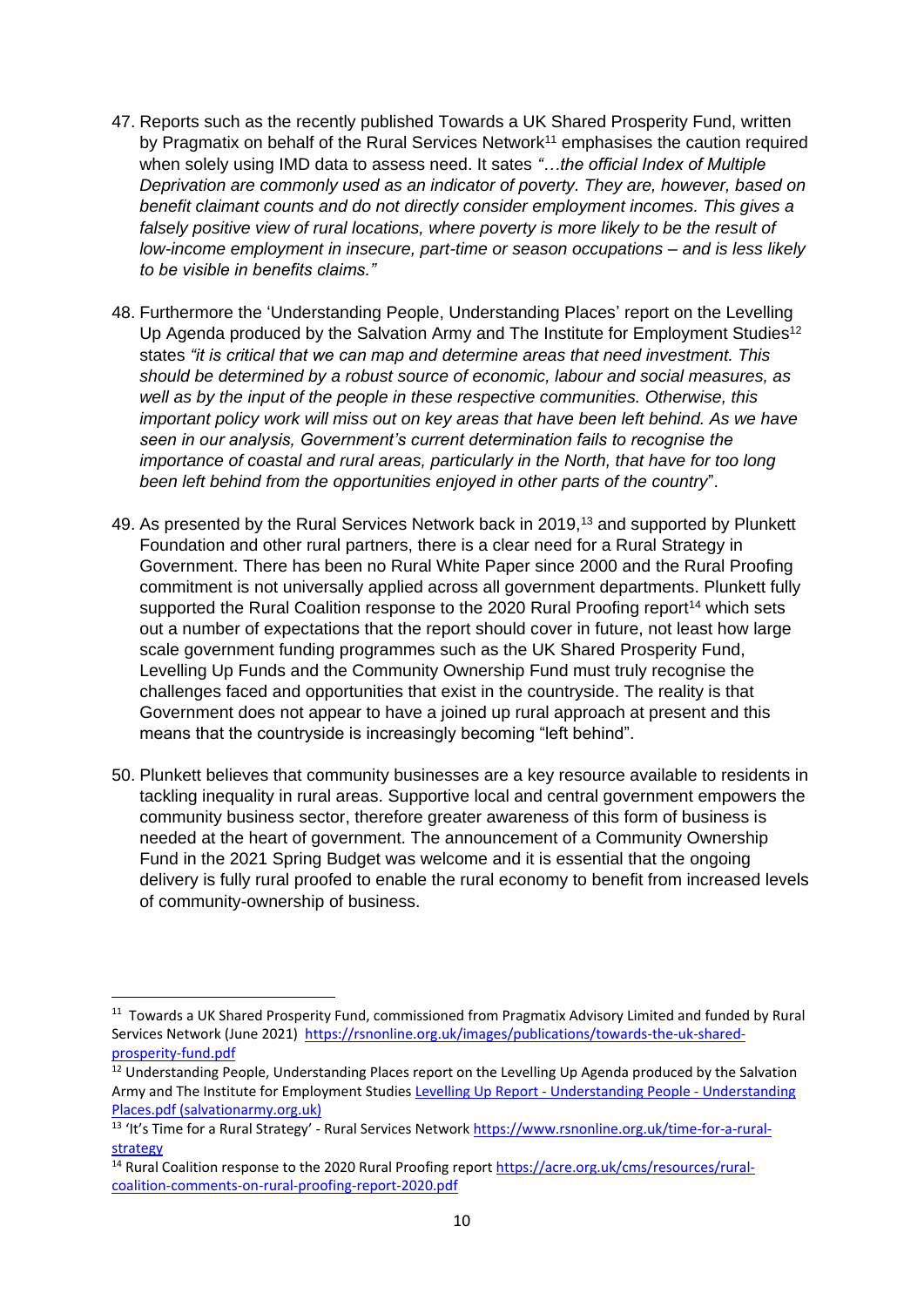# **3) Ring-fencing funding for rural communities:**

- 51. There has been no dedicated programme of support for rural communities since the National Lottery Community Fund's Village SOS<sup>15</sup> programme ended in 2017. Also since this time, the number of dedicated rural grant programmes, such as those offered by the Prince's Countryside Fund have had less resource to invest directly in to grassroots projects and no resource to invest in the supporting infrastructure.
- 52. It is not just about the provision of direct funding and investment to groups that is needed – and to a large extent funds such as the Community Ownership Fund now offers this (for the next 4 years) – it is about protecting an element of such large scale programmes for rural areas, and appropriately resourcing the rural infrastructure to lead on the development and support work required to create flourishing and sustainable community businesses.
- 53. The most effective way to accelerate the growth of community businesses is through effectively facilitated peer-to-peer / business-to-business learning. This is already achieved in part by Plunkett and the partners we work with such as Cooperatives UK, Locality, Power to Change and the ACRE Network who also have a national reach, but to achieve full nationwide and consistent communication and learning there needs to be a large scale, rurally-focussed funded programme which encompasses support capacity and covers the whole of the UK.

# **Policy recommendations:**

# *3.1) Create a dedicated Rural Renaissance Programme*

- 54. Plunkett Foundation calls for a £10m programme with an overarching aim to radically grow the size, performance and impact of the rural community business sector. This means:
	- Inspiring more communities in the UK's market towns, villages and countryside to establish a community business
	- Supporting an even broader range of business models across sectors including retail, hospitality, agriculture, and transport
	- Working with existing voluntary and community initiatives that have potential to become a more formal community business through increased trading activity
	- Supporting existing community businesses to diversify and grow the services and activities they provide
	- Targeting communities that demonstrate increased levels of disadvantage including lack of services, low employment opportunity, and limited levels of social interaction
	- Prioritising support for businesses which can evidence the creation of services, jobs, training and volunteer opportunities; as well as deliver strong social and environmental impact
	- Stimulating local supply arrangements between community and independent businesses which will boost the local economy and retain local employment

 $\overline{a}$ <sup>15</sup> Village SOS, funded by the National Lottery Community Fund until 2017 <https://www.tnlcommunityfund.org.uk/funding/programmes/village-sos>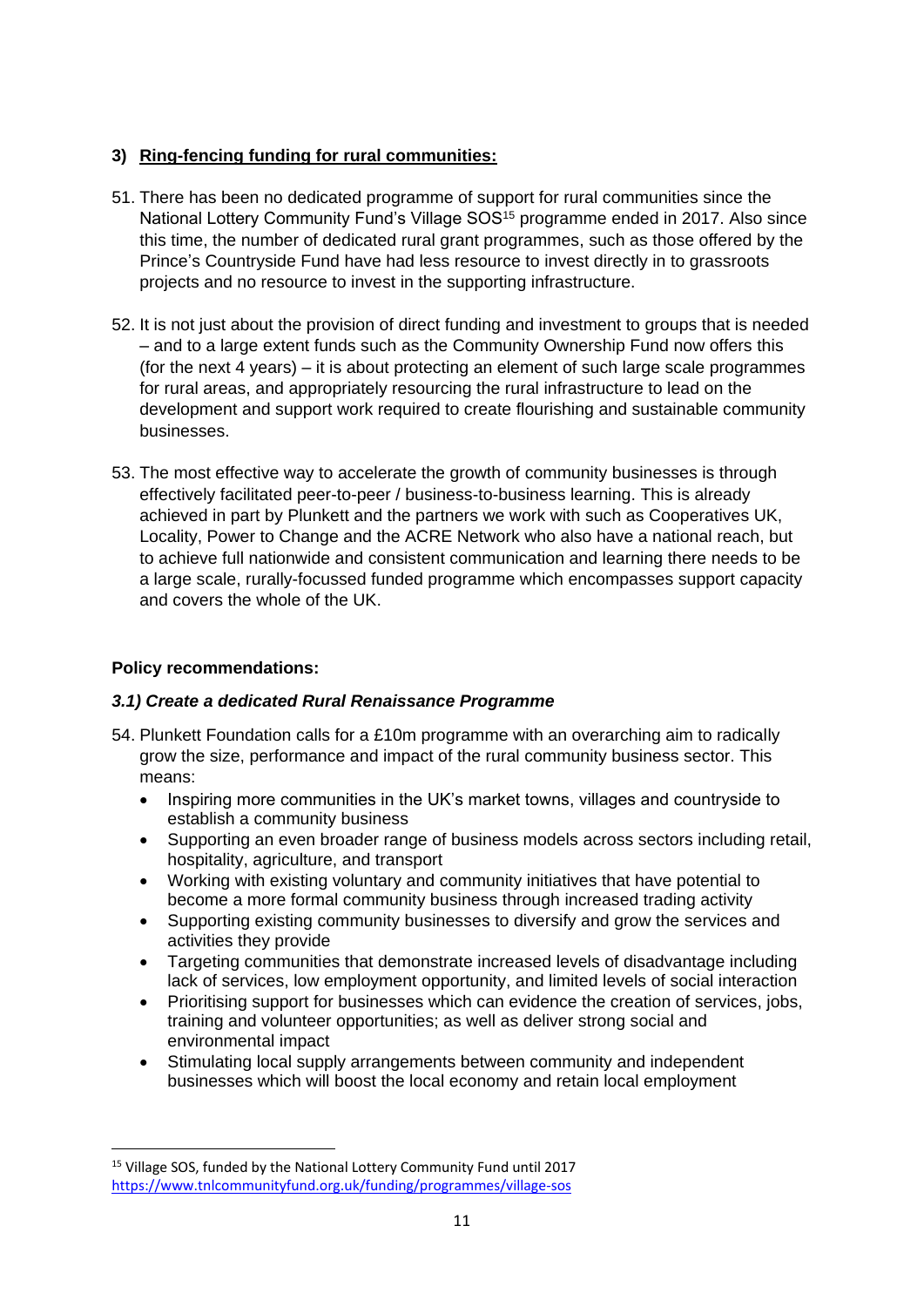- 55. A programme of this size and ambition would require a cross sector partnership involving multiple infrastructure organisations who have a role in supporting rural social and economic life, as well as community business. We would expect it to:
	- Include an awareness raising campaign promoting the potential for communities to self-mobilise and establish community owned and led businesses
	- Deliver business support to help a diverse range of community owned and led businesses to establish, grow and diversify
	- Facilitate mentoring and networking between community and independent local businesses enabling new connections and supply arrangements to be made
	- Provide packages of finance for community businesses from seed-corn grants and feasibility bursaries, through to blended finance packages including grant and loan. In our experience, blended finance has worked best when eligibility has been dependent on communities raising an element of match finance from community shares
- 56. The benefits that a Three-Year Programme such as this would seek to deliver, include:
	- Create 500 new community businesses to open across a broad range of business models such as shops and pubs, through to woodlands, farms, fisheries, energy and manufacturing
	- Support the expansion and diversification of a further 500 existing community businesses seeking to provide an increased range and volume of services and sales
	- Create 3000 new full- and part-time jobs and apprenticeship opportunities, 25% of which will benefit those aged 16-24
	- Create 20,000 new volunteering opportunities, 25% of which will benefit those aged 16-24
	- Increase turnover of over 10,000 small scale independent businesses based in rural areas who supply into community businesses by over 15%
- 57. There is potential for this proposal to be funded out of existing and proposed initiatives such as the Community Ownership Fund, or UKSPF etc. However, the track record for large scale government initiatives has favoured a place-based approach led by Indices of Multiple Deprivation. Whilst intended to 'level up' the country, it has the unintended consequence of leaving rural communities even further behind. We are therefore making the case for a Rural Renaissance Programme to be funded with new funding allocations or by ring-fencing a fair proportion from national funding schemes for the benefit of rural communities.

# **Policy rationale for Plunkett Foundation's Spending Review submission**

### **1. Community businesses will support the economic recovery of rural communities**

- 58. Plunkett Foundation regards a multi-industry rural economy as a key component to sustaining the countryside through retention of services, job creation, and enriching people's lives through social interaction. In the last 20 years, Plunkett has supported over 700 rural community businesses to establish and a further 500 in the process of setting up. According to Plunkett's Better Business reports,<sup>16</sup> those already trading are estimated to:
	- Employ 3,500 people and 14,000 volunteers across sectors including retail, hospitality, agriculture and forestry
	- Provide services to over 2,800 communities

<sup>&</sup>lt;sup>16</sup> Plunkett Foundation, (2019). "Better Business" reports, "[Community Pubs](https://plunkett.co.uk/wp-content/uploads/PLUNKETT_BB_PUBS19_download2.pdf)" and "[Community Shops](https://plunkett.co.uk/wp-content/uploads/PF_BB_SHOPS19_web-version-1.pdf)".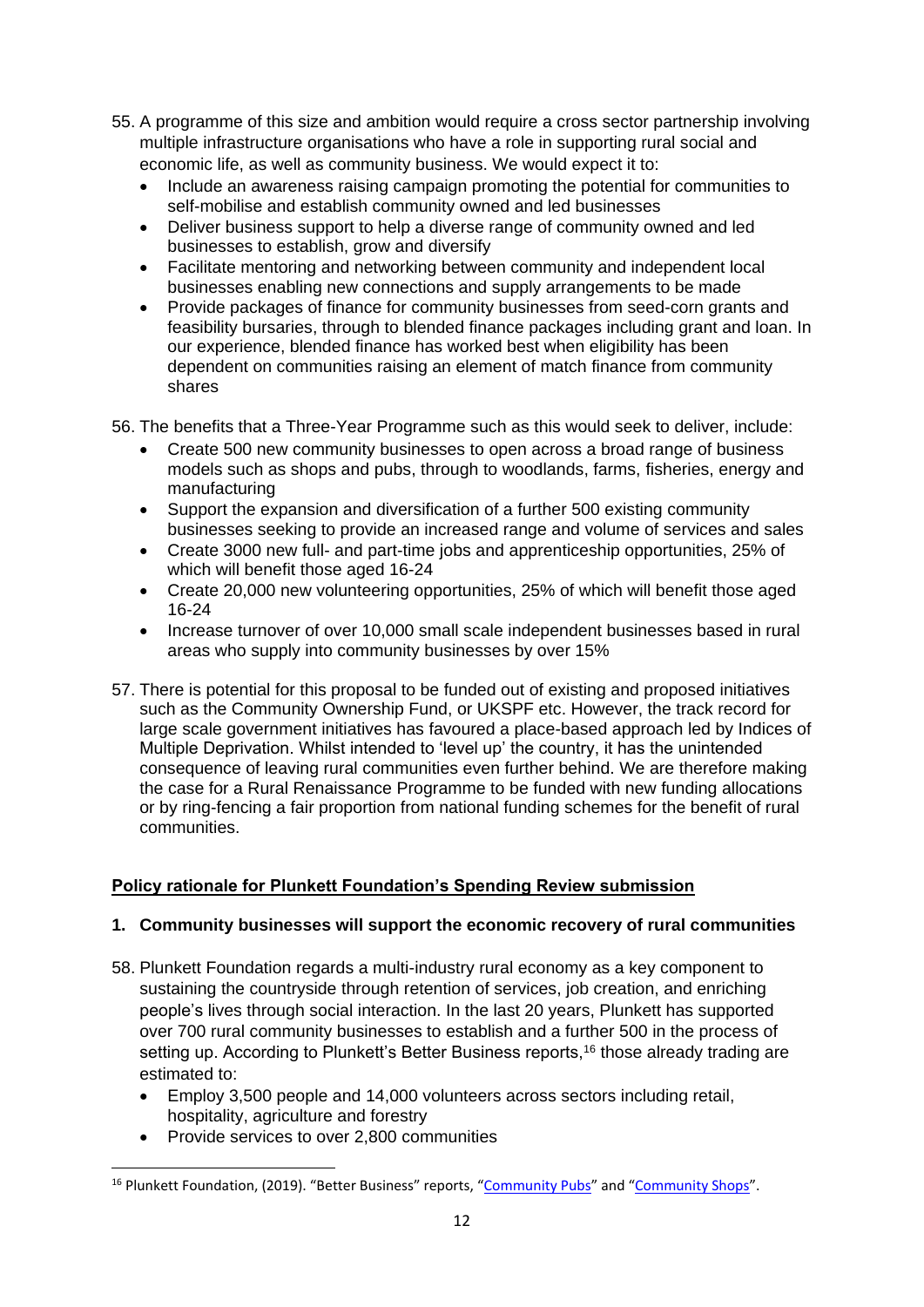- Benefit over 5000 local businesses through supply relationships
- Generate a combined turnover of £140m annually
- Donate £300K to local community initiatives annually
- 59. Plunkett is concerned, however, about the number of rural businesses that remain at threat of closure as a result of market forces and lack of government intervention. Banks, post offices, shops, pubs, in addition to public sector services such as schools, health care and transport services – are all in retreat. There is a clear opportunity to build on the success Plunkett has had in supporting mainstream models such as community shops and pubs, to replicate this model with other sectors.
- 60. A related concern is the over-dependence of many rural areas on certain sectors such as agriculture and the visitor economy with their patterns of low paid, seasonal employment. By assisting an even broader range of community businesses going forward, there is the potential to focus on sectors which attract higher wages and career opportunities – not least for younger people.
- 61. Rural areas are already associated with limited employment opportunities with higher income households travelling to urban centres for work and lower income households dependent on lower earning options in the local area. Where employment does it exists the jobs are often lower paid, and are compounded by a higher costs of living – as evidenced in the 'Towards the UK Shared Prosperity Fund' report from Pragmatix Limited, referenced earlier in this report.
- 62. Community business are very often the only form of employment opportunity where they operate, and therefore play a vital role in safeguarding local livelihoods. They also have a tradition of supporting flexible employment with an average of 3.5 FTE equivalent positions being spread across a workforce of 12 people,<sup>17</sup> who may be carers, single parents, or suffer health problems.
- 63. Community businesses take particular concern to source and supply locally. According to a recent report, 56% of a community business expenditure stays local. A growth of the rural community business sector will ultimately lead to a re-localised supply chain which in turn will be vital in creating new employment, apprenticeships and training opportunities in a broader range of industries including food, agriculture, manufacturing, hospitality and tourism.

# **2. Community Businesses survive in areas of market failure and sustain long term survival rates**

64. A key characteristic of rural community business is that they are driven by a community desire to retain and reintroduce a commercial service which without community action would otherwise close permanently. Effectively, they are operating in areas of market failure. 100% of community businesses supported by Plunkett generate the largest proportion of their income through trading. This is substantially higher than the percentage estimated for all community businesses - which Power to Change suggest is

<sup>&</sup>lt;sup>17</sup> Plunkett Foundation, (2019). "[Community Shops: A better form of business](https://plunkett.co.uk/wp-content/uploads/PF_BB_SHOPS19_web-version-1.pdf)".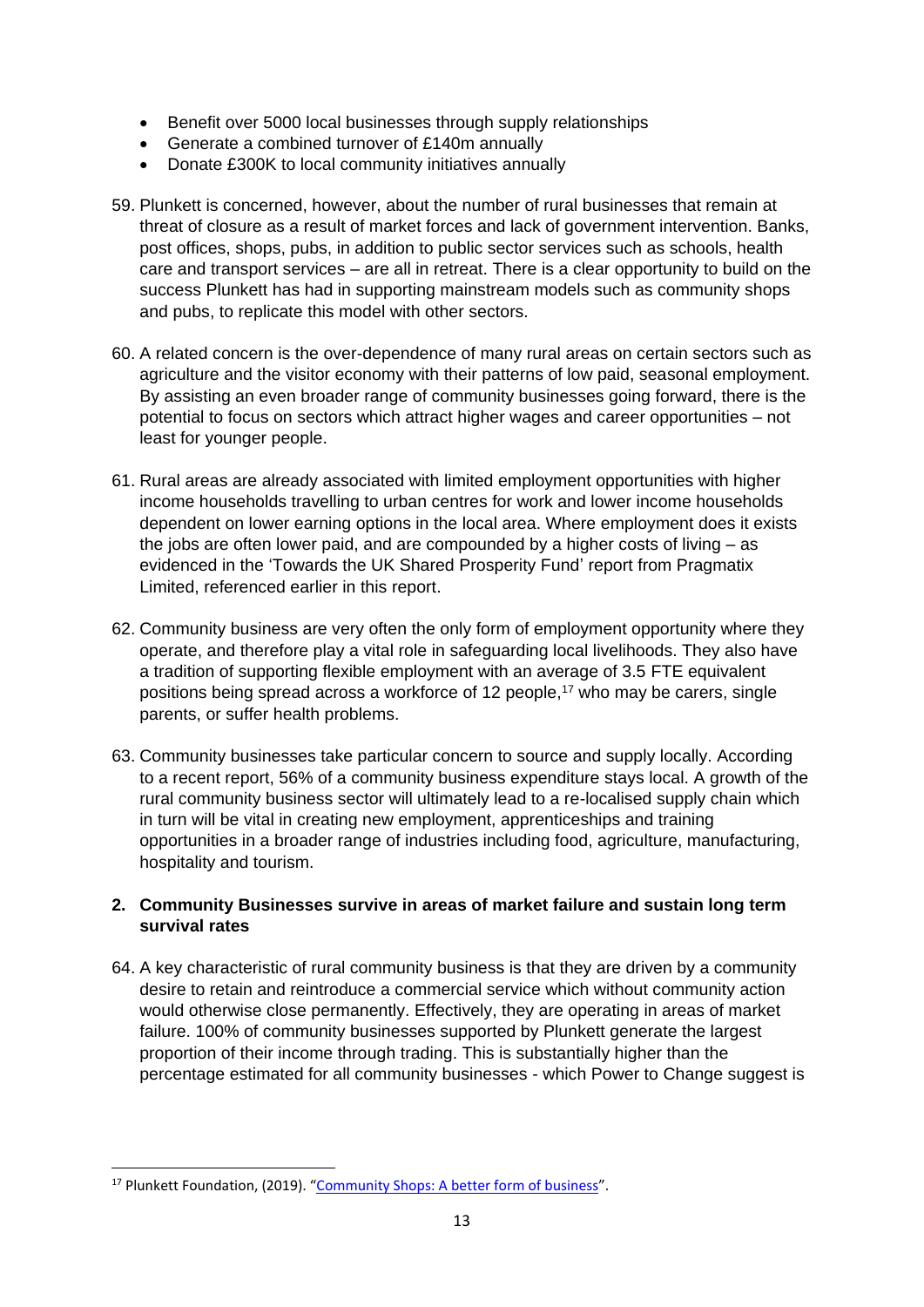62%.<sup>18</sup> This is a remarkable achievement given they are operating in areas of market failure.

65. It is also tribute to the model that rural community businesses are celebrated for their long term survival rate. Community shops, for example, have a long term survival rate of 92.5%, and community pubs a 99% survival rate.<sup>19</sup> In comparison, the 5-year survival rate for an average SME is 44%.<sup>20</sup>

# **3. Rural communities have been under-supported by government and there is a need to level up access to good quality jobs, homes, education, training and services**

- 66. With only 30% of all community business based in rural areas,<sup>21</sup> there is a strong case for more support for rural community business. The last national initiative support rural community action was the Village SOS project which closed in 2017. Community businesses contribute to local and inclusive economies and therefore will contribute the devolution agenda in England.
- 67. There is a need to level up opportunities across the whole of the UK. As a UK-wide organisation, we see the imbalance of government initiatives, for example, with higher levels of business support being provided in the devolved nations, higher levels of financial support offered in England, and stronger community rights in Scotland. Additionally, and primarily in England, there is a gap in support for rural Market Towns, of which are experiencing significant losses in both private and public services, but fall outside the interests of government initiatives and support organisations with the resources to enable community action.

### **4. Community businesses go beyond their primary trading purpose to support the social wellbeing of those most vulnerable in society**

- 68. The Prince's Countryside Fund "Recharging Rural" report highlighted that collective action such as setting up a community business, empowers local residents to strengthen a sense of place and local belonging.<sup>22</sup> The value of local shops, amenities and everyday services in rural settlements has been underlined throughout Covid-19 and there remains a renewed interest in being part of a local community and supporting local businesses.
- 69. Community businesses are generally adaptable to meet local need, meaning that they often provide more than just the core function they were originally set up for. For example, shops commonly offer additional services, such as prescription collection,

**.** 

<sup>19</sup> Plunkett Foundation, (2020). "Better Business" reports, "[Community Pubs](https://plunkett.co.uk/wp-content/uploads/Plunkett_BB-2020_Pubs.pdf)" and "[Community Shops](https://plunkett.co.uk/wp-content/uploads/Plunkett_BB-2020_Shops.pdf)". <sup>20</sup> Figure based on data between 2011 and 2016 from Office for National Statistics [www.ons.gov.uk/businessindustryandtrade/business/activitysizeandlocation/bulletins/businessdemography/2](http://www.ons.gov.uk/businessindustryandtrade/business/activitysizeandlocation/bulletins/businessdemography/2016) [016](http://www.ons.gov.uk/businessindustryandtrade/business/activitysizeandlocation/bulletins/businessdemography/2016)

<sup>21</sup> Diamond, A., Vorley, T., Mallett, O., Higton, J., Spong, S., Corley, A. and Mulla, I. (2017) *The Community Business Market in 2017*. Available at: [https://www.powertochange.org.uk/wp](https://www.powertochange.org.uk/wp-content/uploads/2017/12/Report-11-Community-Business-Market-2017-DIGITAL-revised-191217.pdf)[content/uploads/2017/12/Report-11-Community-Business-Market-2017-DIGITAL-revised-191217.pdf.](https://www.powertochange.org.uk/wp-content/uploads/2017/12/Report-11-Community-Business-Market-2017-DIGITAL-revised-191217.pdf) Accessed 21.08.2018.

<sup>18</sup> Diamond, A., Vorley, T., Mallett, O., Higton, J., Spong, S., Corley, A. and Mulla, I. (2017) *The Community Business Market in 2017*. Available at:

<sup>&</sup>lt;sup>22</sup> Skerratt, S. (2018). "Recharging Rural", Report to The Prince's Countryside Fund, London: The Prince's Countryside Fund. <https://www.princescountrysidefund.org.uk/our-impact/our-research/recharging-rural/>